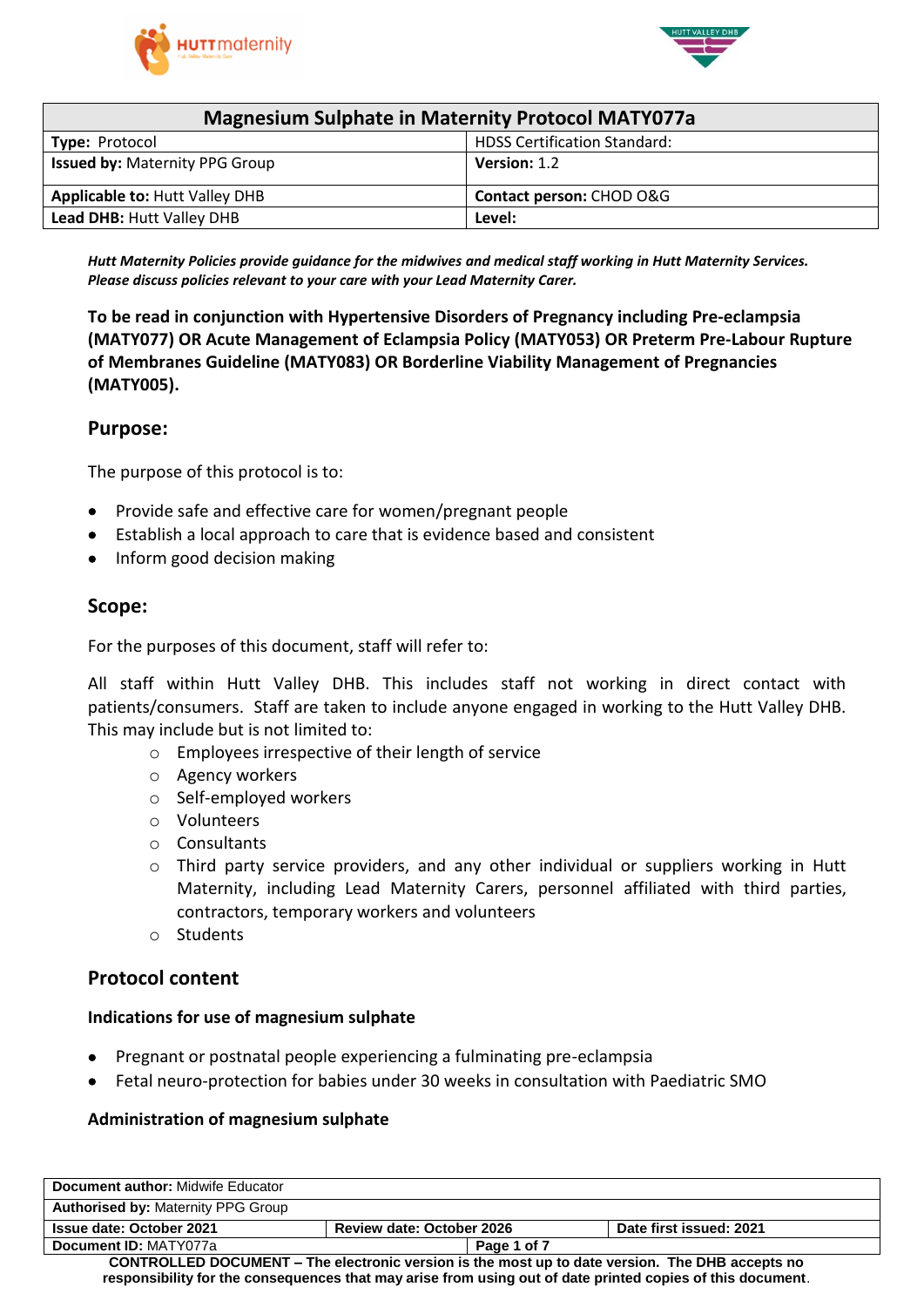



The person is assessed by the Obstetric Team. The RMO must consult with the Obstetric SMO (and Paediatric SMO as appropriate) prior to the prescription of magnesium sulphate therapy.

The Obstetric RMO and/or SMO is present in Birthing Suite while the loading dose is being administered.

### **Equipment**

Where available, pharmacy-supplied premix infusions of magnesium sulphate should be used. Where these are not available, follow the alternative protocol on page 4

- One premix infusion magnesium sulphate 3.44% (4g MgSO4 in 100ml Normal Saline) **for Loading Dose** (NB actual volume in bag may vary)
- One premix infusion of magnesium sulphate 6.44% (8g MgSO4 in 100ml Normal Saline) **for continuous infusion** (NB actual volume in bag may vary)
- 1000 ml Normal Saline
- Two intravenous giving sets
- One 'Y' extension set leur-lock with back check valves
- Calcium gluconate (antidote for magnesium sulphate)

#### **Loading Dose**

A loading dose of 4 grams is administered intravenously over 5-15 minutes (standard 10 mins)

#### *Prescription*

Write on National Medication Chart;

- 4g magnesium sulphate in 100ml Normal Saline IV
- Administer over 10 minutes

#### *Procedure for Loading Dose*

- Administer over 10 minutes via an electronic infusion device. **To calculate hourly rate, multiply**  actual TOTAL VOLUME marked on bag by six (i.e., a bag with a totally volume of 116ml will be given at a rate of 696ml/h)
- Warn the person of the burning/flushing effect they may feel
- Midwife must stay with the person while the loading dose is being administered



**Rate to be checked by TWO staff members prior to commencing loading dose or continuous infusion**

#### **Continuous infusion**

The loading dose is followed by a continuous infusion of 1g magnesium sulphate per hour for minimum 24 hours (three 8g infusions in total)

#### *Prescription*

Write on National Medication Chart;

8g magnesium sulphate in 100ml Normal Saline IV

| <b>Document author:</b> Midwife Educator                                                         |                                  |                         |
|--------------------------------------------------------------------------------------------------|----------------------------------|-------------------------|
| <b>Authorised by: Maternity PPG Group</b>                                                        |                                  |                         |
| <b>Issue date: October 2021</b>                                                                  | <b>Review date: October 2026</b> | Date first issued: 2021 |
| Document ID: MATY077a                                                                            | Page 2 of 7                      |                         |
| CONTROLLED DOCLIMENT – The electronic version is the most un to date version. The DHR accents no |                                  |                         |

**CONTROLLED DOCUMENT – The electronic version is the most up to date version. The DHB accepts no responsibility for the consequences that may arise from using out of date printed copies of this document**.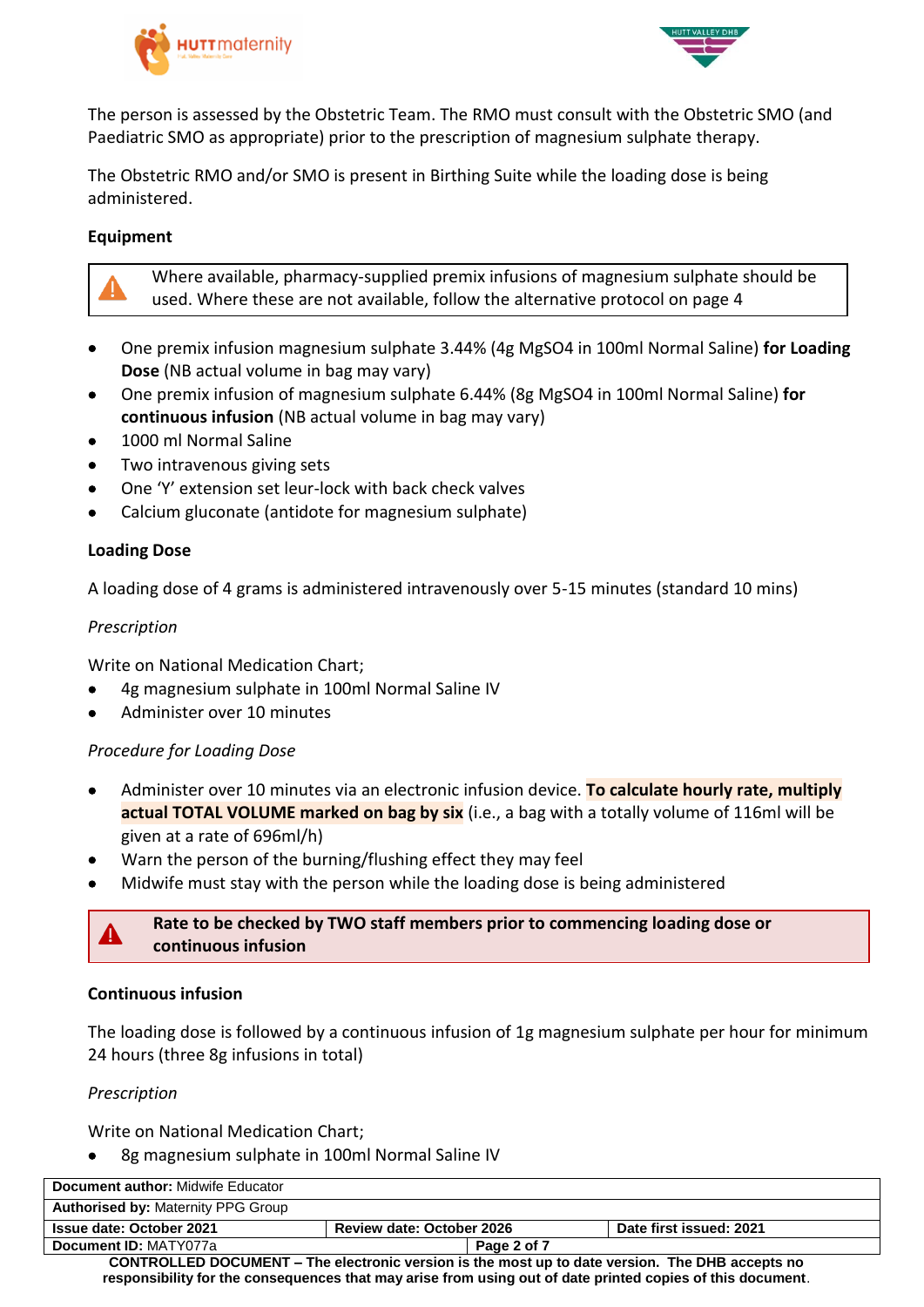



Administer over 8 hours, 1g magnesium sulphate per hour

## *Procedure for Continuous Infusion*

- Connect the 6.44% magnesium sulphate infusion to IV giving set and 'Y' Extension Set with backcheck valves
- Flush magnesium infusion through to central join of 'Y' Extension set
- Connect an infusion of 1000ml Normal Saline to an IV giving set and second arm of 'Y' Extension set with back-check valves
- Flush Normal Saline through IV giving set and 'Y' Extension set. The salines should be flushed all the way to the connector to avoid a magnesium bolus
- Attach to IV leur
- Commence administration of Normal Saline at rate as directed by Obstetric SMO
- Administer magnesium sulphate over 8 hours via an electronic infusion device. **To calculate hourly rate, divide actual TOTAL VOLUME on bag by eight** (i.e., a bag with a totally volume of 124ml will be given at a rate of 15.5ml/h)
- **Rate to be checked by two staff members prior to commencing infusion**
- The infusion is continued for minimum 24 hours after birth or the last seizure and then discontinued. Nb; this will require a minimum of three infusions of 8g magnesium sulphate in 100ml Normal Saline

### **Observations during magnesium administration**

Commence observations every 15 minutes:

- Respirations, Pulse, Blood Pressure with a manual BP machine, Oxygen saturations
- Patellar reflexes
- Level of consciousness

### **Document on MEWS chart (ensuring a MEWS exemption has been put in place to exclude temperature and oxygen administration)**

Observations can change to hourly when the woman has stabilised, after consultation with Obstetric SMO

#### **Fetal Observations**

Continuous electronic fetal monitoring should continue until birth – the use of magnesium sulphate for pre-eclampsia necessitates expediting birth as soon as the pregnant person is sufficiently stable to do so.

| <b>Document author: Midwife Educator</b>                                                                   |                                  |  |                         |
|------------------------------------------------------------------------------------------------------------|----------------------------------|--|-------------------------|
| <b>Authorised by: Maternity PPG Group</b>                                                                  |                                  |  |                         |
| <b>Issue date: October 2021</b>                                                                            | <b>Review date: October 2026</b> |  | Date first issued: 2021 |
| Document ID: MATY077a                                                                                      | Page 3 of 7                      |  |                         |
| <b>CONTROLLED DOCUMENT – The electronic version is the most up to date version. The DHB accepts no</b>     |                                  |  |                         |
| responsibility for the consequences that may arise from using out of date printed copies of this document. |                                  |  |                         |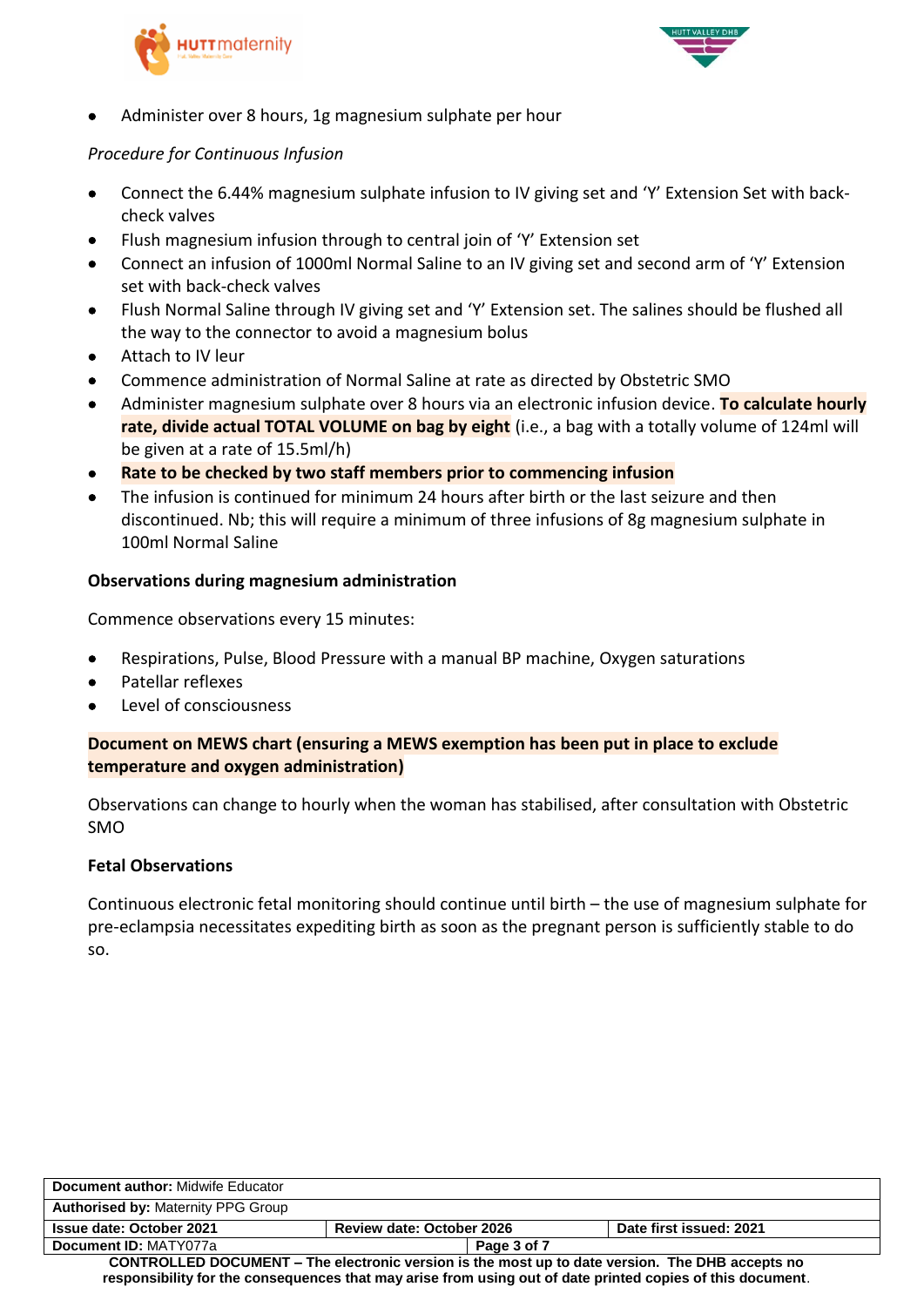



## **Alternative Magnesium Sulphate protocol** *when premix infusion is not available*

## *Equipment*

- 6 ampoules of magnesium sulphate (2.47g of magnesium sulphate per 5ml)
- 2 x 100 ml bag normal saline
- 1000 ml normal saline
- 20 ml syringe
- 10 ml syringe
- Drawing up needles
- 2 intravenous giving sets
- 1 'Y' extension set leur-lock with back check valves
- Calcium gluconate (antidote for magnesium sulphate)

# *Loading Dose Procedure*

- In a 10cc syringe draw up 8ml of magnesium sulphate (
- Add to a 100ml bag of normal saline
- $\bullet$  Total volume = 108ml
- Administer over 10 minutes via an electronic infusion device **at a rate of 648ml/hour**
- Rate to be checked by 2 staff members prior to commencing infusion
- Warn the person of the burning/flushing effect they may feel
- Midwife must stay with the person while the loading dose is being administered

# *Continuous Infusion Procedure*

- In a 20cc syringe draw up 16ml of magnesium sulphate
- Add to a 100ml bag of normal saline
- Connect magnesium sulphate infusion to IV giving set and 'Y' Extension Set with back-check valves
- Flush magnesium infusion through to central join of 'Y' Extension set
- Connect an infusion of 1000ml Normal Saline to an IV giving set and second arm of 'Y' Extension set with back-check valves
- Flush Normal Saline through IV giving set and 'Y' Extension set. The salines should be flushed all the way to the connector to avoid a magnesium bolus
- Attach to IV leur
- Commence administration of normal saline at rate as directed by Obstetric SMO
- Administer magnesium sulphate over 8 hours via an electronic infusion device **at a rate of 14.5 ml/hour**
- Rate checked by 2 staff members prior to commencing infusion
- The infusion is continued for minimum 24 hours after birth or the last seizure and then discontinued. Nb; this will require a minimum of three infusions of 8g magnesium sulphate in 100ml of normal saline

| <b>Document author: Midwife Educator</b>                                                                   |                                  |  |                         |
|------------------------------------------------------------------------------------------------------------|----------------------------------|--|-------------------------|
| <b>Authorised by: Maternity PPG Group</b>                                                                  |                                  |  |                         |
| <b>Issue date: October 2021</b>                                                                            | <b>Review date: October 2026</b> |  | Date first issued: 2021 |
| Document ID: MATY077a                                                                                      | Page 4 of 7                      |  |                         |
| <b>CONTROLLED DOCUMENT – The electronic version is the most up to date version. The DHB accepts no</b>     |                                  |  |                         |
| responsibility for the consequences that may arise from using out of date printed copies of this document. |                                  |  |                         |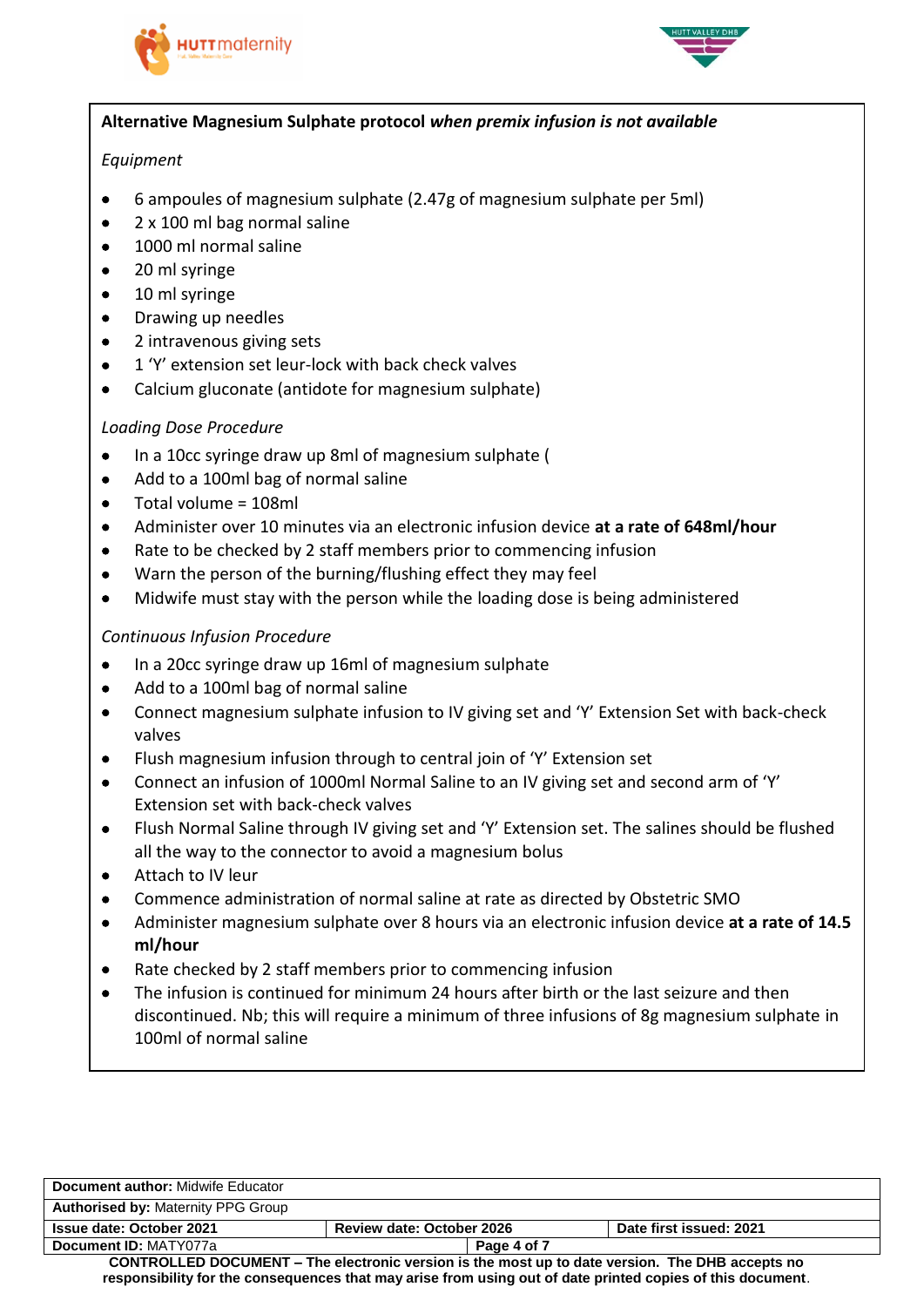



#### **Serum magnesium levels**

The above regime of magnesium sulphate does not require testing of blood concentration because clinical effect can be monitored by deep tendon reflex. (Steegers, E.a.P., von Dadelszen, P., et al, 2010) unless requested by medical staff.

In people with renal compromise, serum magnesium monitoring is recommended (The Antenatal Magnesium Sulphate for Neuroprotection Guideline Development Panel, 2010).

- Take **one** hour after commencement of loading dose
- Repeat at regular intervals (**four hourly**) while infusion is running
- Repeat urgently if the person exhibits signs of toxicity

*Magnesium levels and symptoms range in (mmol /litre)*

- Normal range  $0.5 1.1$
- Therapeutic range  $2 4$
- Loss of patellar reflex > 5
- Somnolence > 5
- Respiratory depression >6
- Paralysis >7
- Cardiac arrest > 12

(Fontaine and Sabourin, 2005)

#### **Discontinuing the infusion**

The infusion should be maintained for at least 24 hours after the last seizure or after birth of the baby.

The administration rate may need to be reduced under the advice of the Obstetric SMO if the following effects are noted:

- Decreased oxygen saturations
- Depressed respiration rate <12/min
- Hypotension diastolic < 80 mmHg
- Maternal tachycardia > 120/min

#### **Magnesium toxicity**

Immediate action is required in the event of suspected or actual magnesium toxicity.

Magnesium sulphate toxicity leads to:

- Loss of deep tendon reflexes
- Muscle paralysis
- Respiratory arrest
- Cardiac arrest
- Death

| <b>Document author: Midwife Educator</b>                                                        |                                  |             |                         |
|-------------------------------------------------------------------------------------------------|----------------------------------|-------------|-------------------------|
| <b>Authorised by: Maternity PPG Group</b>                                                       |                                  |             |                         |
| <b>Issue date: October 2021</b>                                                                 | <b>Review date: October 2026</b> |             | Date first issued: 2021 |
| Document ID: MATY077a                                                                           |                                  | Page 5 of 7 |                         |
| CONTROLLED DOCUMENT – The electronic version is the most up to date version. The DHB accepts no |                                  |             |                         |

**responsibility for the consequences that may arise from using out of date printed copies of this document**.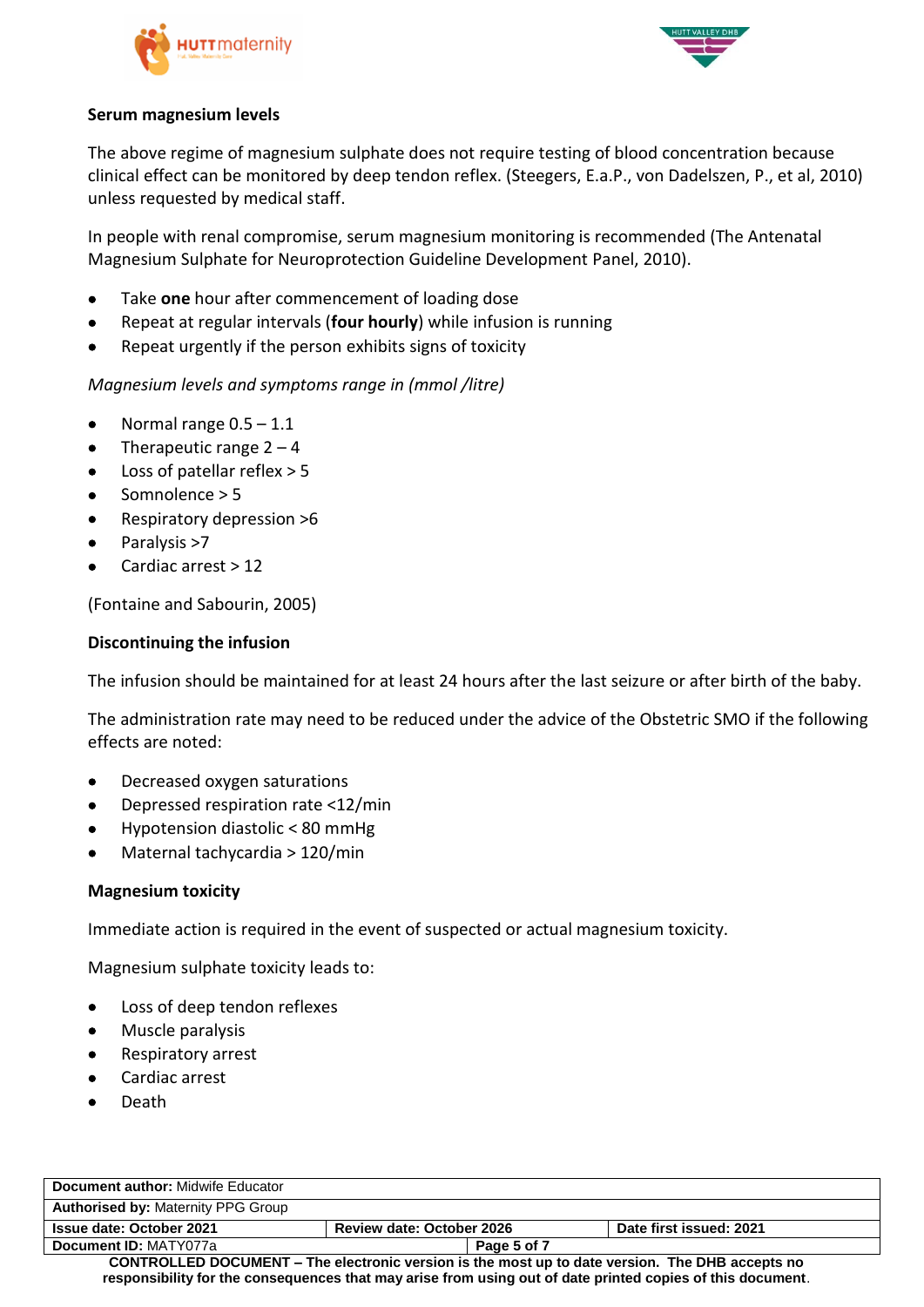



Signs of toxicity include:

- Flushing of face
- Loss of patella reflexes
- Weakness
- Nausea

 $\blacktriangle$ 

- Sleepiness
- Double vision
- Blurred vision

#### **If signs of magnesium toxicity apparent;**

• Stop magnesium sulphate infusion • Call 777 • State **'maternal collapse'**

- Start basic life support (BLS)
- Prepare 1g calcium gluconate IV (10 ml of 10% solution) and give by slow push IV over 10 minutes, as directed by SMO Obstetrician
- Obstetric or Anaesthetic SMO will make the decision for on-going management and physical transfer of person
- An anti-convulsant may be used at the discretion of an SMO. Caution must be used when administering such medications as they may lead to respiratory depression, aspiration and cardiac arrest especially when used in conjunction with magnesium sulphate.

# **Related Documents:**

- Hypertensive Disorders of Pregnancy (HDP) including Pre-eclampsia MATY077
- Acute Management of Eclampsia Policy MATY053
- Preterm Pre-Labour Rupture of Membranes Guideline MATY083
- Borderline Viability Management of Pregnancies MATY005
- Hydralazine IV for Hypertensive Disorders of Pregnancy Protocol MATY077B
- Labetalol IV for Hypertensive Disorders of Pregnancy Protocol MATY077c

## **Keywords for searching:**

- 1. Eclampsia
- 2. Pre-eclampsia
- 3. Magnesium Sulphate
- 4. Magnesium Sulfate
- 5. MATY077a

# **Informed Consent:**

The right of a consumer to make an informed choice and give informed consent, including the right to refuse medical treatment, is enshrined in law and in the Code of Health and Disability Consumers' Rights in New Zealand. This means that a woman can choose to decline treatment, referral to another practitioner, or transfer of clinical responsibility. If this occurs follow the process map on page 18 of the Referral Guidelines (Ministry of Health, 2012).

## **Tangata Whenua Statement:**

| Document author: Midwife Educator                                                               |                                  |                         |
|-------------------------------------------------------------------------------------------------|----------------------------------|-------------------------|
| <b>Authorised by: Maternity PPG Group</b>                                                       |                                  |                         |
| <b>Issue date: October 2021</b>                                                                 | <b>Review date: October 2026</b> | Date first issued: 2021 |
| Document ID: MATY077a                                                                           | Page 6 of 7                      |                         |
| CONTROLLED DOCUMENT – The electronic version is the most up to date version. The DHB accepts no |                                  |                         |

**responsibility for the consequences that may arise from using out of date printed copies of this document**.